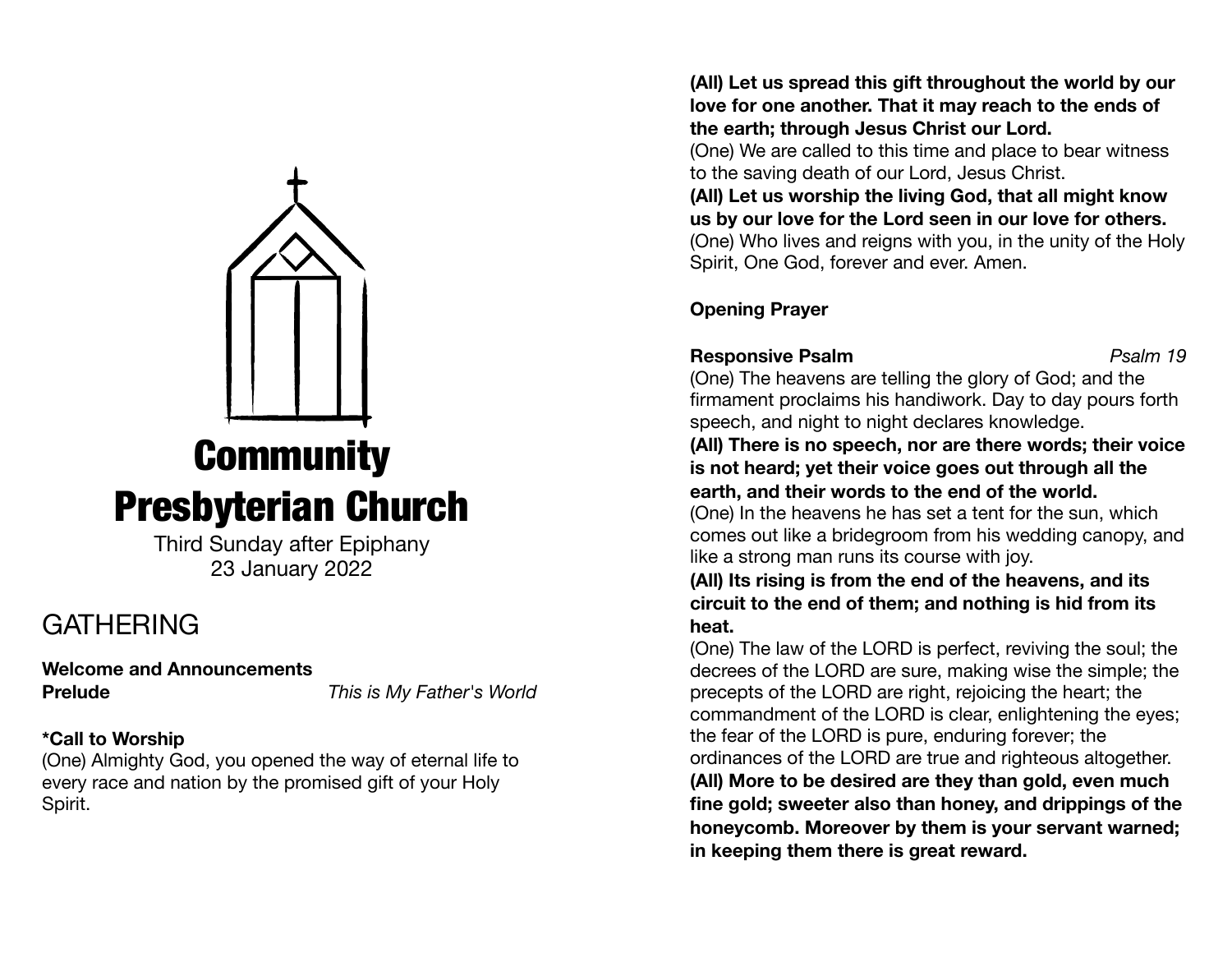(One) But who can detect their errors? Clear me from hidden faults. Keep back your servant also from the insolent; do not let them have dominion over me. Then I shall be blameless, and innocent of great transgression. **(All) Let the words of my mouth and the meditation of my heart be acceptable to you, O LORD, my rock and my redeemer.**

**\*Hymn (422)** *Amazing Grace* 

(1) Amazing grace! how sweet the sound that saved a wretch like me! I once was lost, but now am found, was blind but now I see.

(2) 'Twas grace that taught my heart to fear, and grace my fears relieved; how precious did that grace appear the hour I first believed!

(3) The Lord has promised good to me, his word my hope secures; he will my shield and portion be as long as life endures.

(4) Through many dangers, toils and snares I have already come; 'tis grace hath brought me safe thus far, and grace will lead me home.

(5) When we've been there ten thousand years, bright shining as the sun, we've no less days to sing God's praise than when we'd first begun.

#### **Prayer of Confession**

(All) Have mercy upon us, O God, according to your steadfast love; according to your abundant mercies, blot out our transgressions. Wash us thoroughly from our iniquity, and cleanse us from our sin. For we know our transgressions, and our sin is ever before us. Create in us a clean heart, O God, and put a new and right spirit within us. Cast us not away from your presence, and take not your Holy Spirit from us. Restore to us the joy of your salvation, and uphold us with a willing spirit. In Jesus name, Amen.

# **Assurance of Pardon**

**Response** *Hear Our Prayer O'Lord* 

*Hear our prayer, O Lord, hear our prayer, O Lord; incline thine ear to us, and grant us thy peace.* 

## PROCLAMATION

**Old Testament Reading Billion Nehemiah 8:1-3, 5-6, 8-10 New Testament Reading 1 Corinthians 12:12-31a Gospel Reading** Luke 4:14-21

**Sermon** 

*\****Hymn (96)** *O For A Thousand Tongues*  (1) O for a thousand tongues to sing my great Redeemer's praise, the glories of my God and King, the triumphs of his grace!

(2) My gracious Master and my God, assist me to proclaim, to spread thro' all the earth abroad the honors of your name.